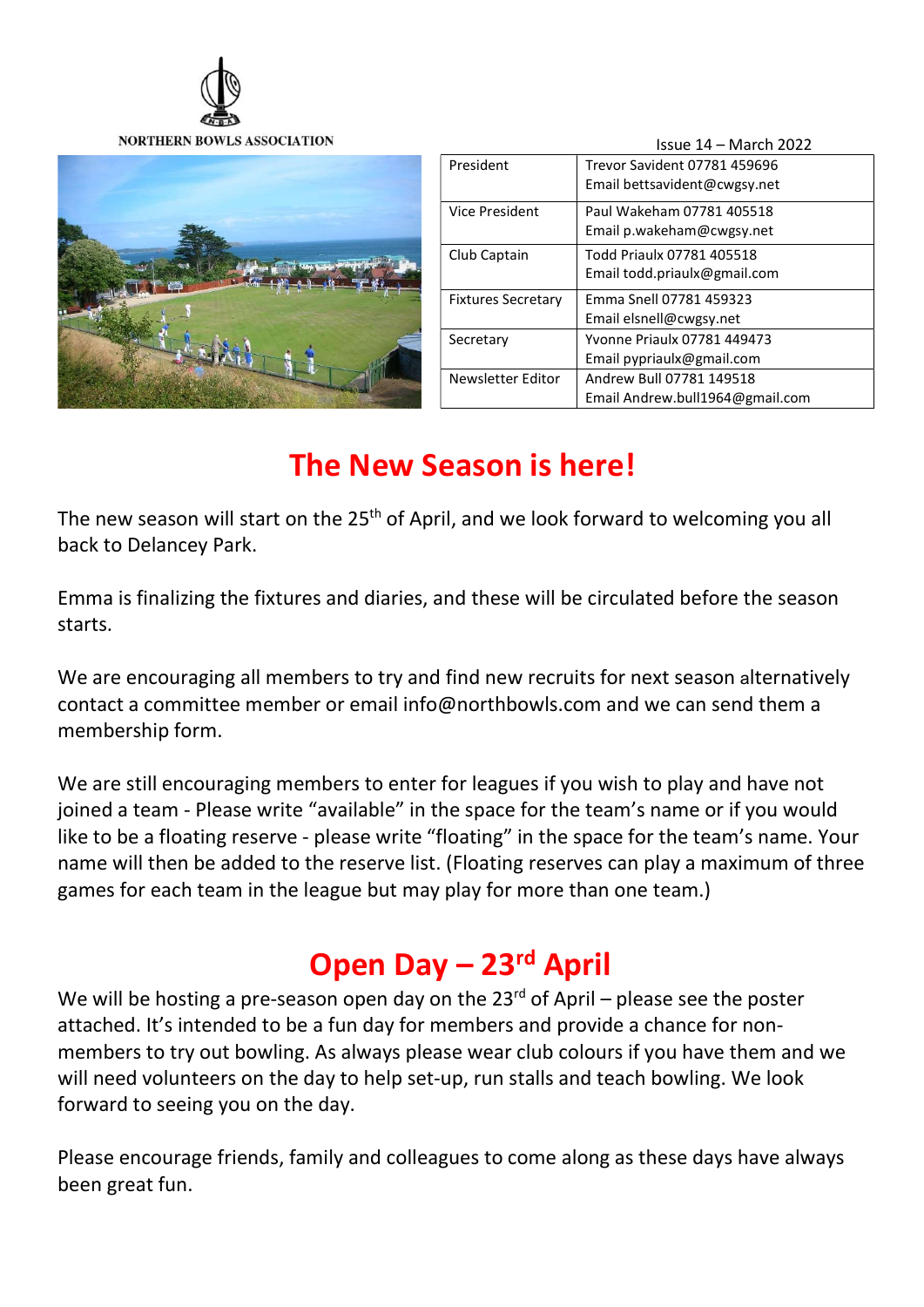#### Alderney Trip

This is all booked, and the Alderney Club are really looking forward to our visit.

Paul Wakeham has organized a trophy that we will play for, and we are hoping to host a return match next season.

#### End of Season Awards

These will be presented at the Open Day in April as we were not able to source a suitable venue for the meal. We hope all winners will be present to collect their trophies.

### Pre-Season club Clean-up 9th April

We will be tidying around the green, putting out benches, prepping the rinks and generally giving the club a new season spring clean.

We will open the club at 10am and hope to finish around 1pm. Can we encourage you all to come along and help us get ready for the new season!

#### Sponsorships and Corporate Memberships

We have been successful in sourcing some new sponsors and we are extremely grateful to those companies, organisations and individuals who have been able to sponsor our Club.

We are still actively seeking new sponsors for the forthcoming season. As well as sponsoring leagues we are looking for new sponsors for the large scoreboard, match scoreboards and potentially main sponsors of the green and clubhouse.

We would also like to encourage local businesses to use the green for one off events or regular games during the season.

If you have any suggestions on who to approach, please speak with or email Paul Wakeham for more details or email info@northbowls.com.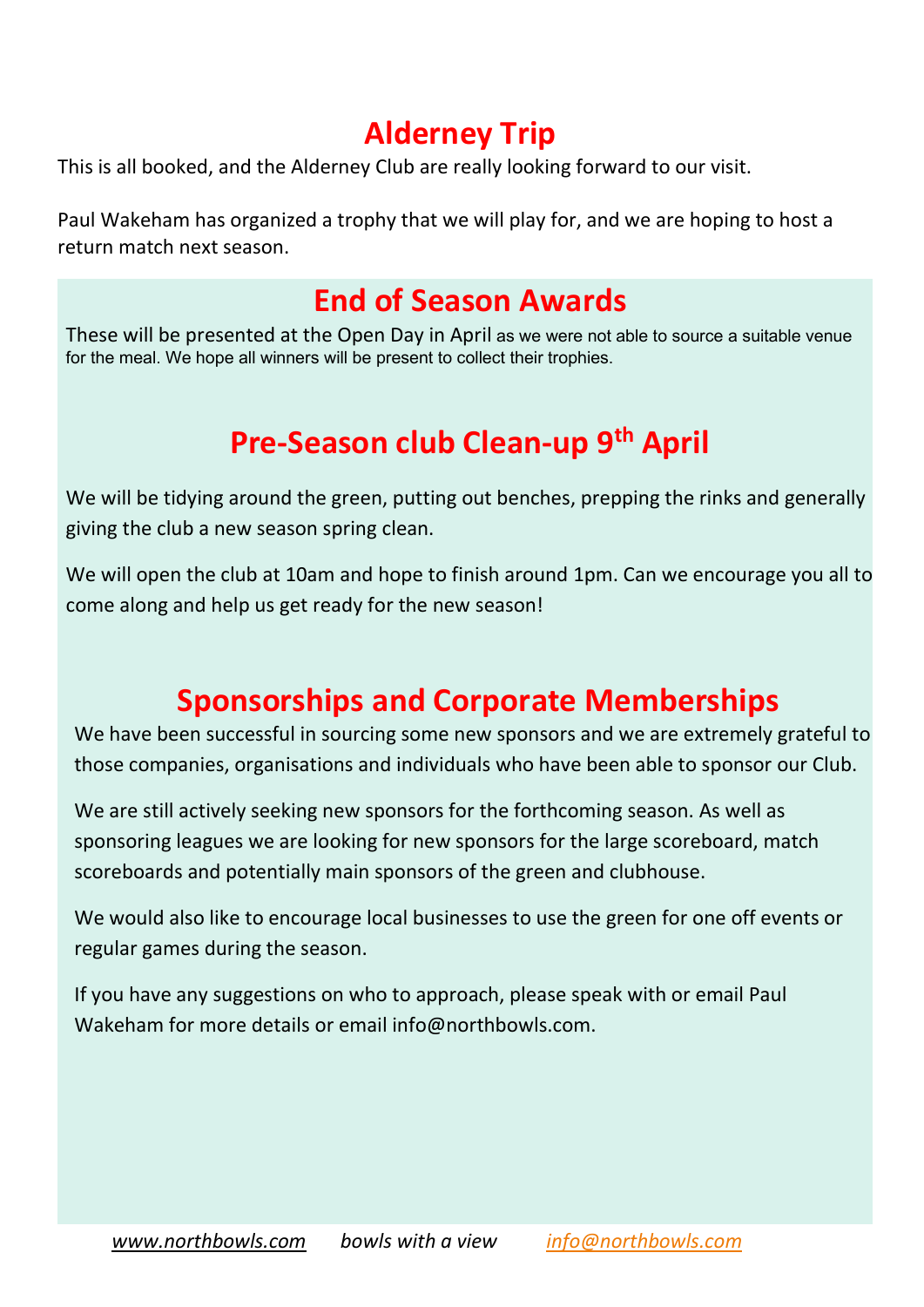#### Junior Memberships & After school clubs

We are introducing a junior membership scheme for under 18's where they will not have to pay a member's fee and will be charged two pounds a game. We will be continuing to offer the Saturday morning club and will be looking at a regular afterschool and summer club this season.

REMINDER we will need help with running these sessions and if you can help out with this initiative, please speak to Andrew Bull in the first instance. Please do volunteer as these sessions were great fun and the children a pleasure to teach bowls to.

#### Meat Draw, Football Card, Scratch Cards and Fundraising events

A meat draw card and football card will be on sale in the clubhouse and as soon as all numbers are sold, we will draw the winners! A tin will be available to put your money in as you pick your numbers.

Paul Wakeham will be selling Guernsey Lottery scratch cards – so if you are thinking of buying some, please see Paul as it will help support club funds.

We are planning to organize a Skittles Match, Horse racing night and other fund-raising events during the season – more details to follow and sign-up sheets will be put up in the club house.



If you fancy a friendly game of bowls or are new to the game and want some extra coaching please come along to our open bowls sessions at 10am every Saturday during the season.

You only need to pay the green fees, of £4 pp, and we can provide free coaching and woods for you.

We would be grateful if you could arrive for 9:45 so we can start promptly at 10am.

#### Please encourage friends, colleagues to come along, and families to try out Bowling!